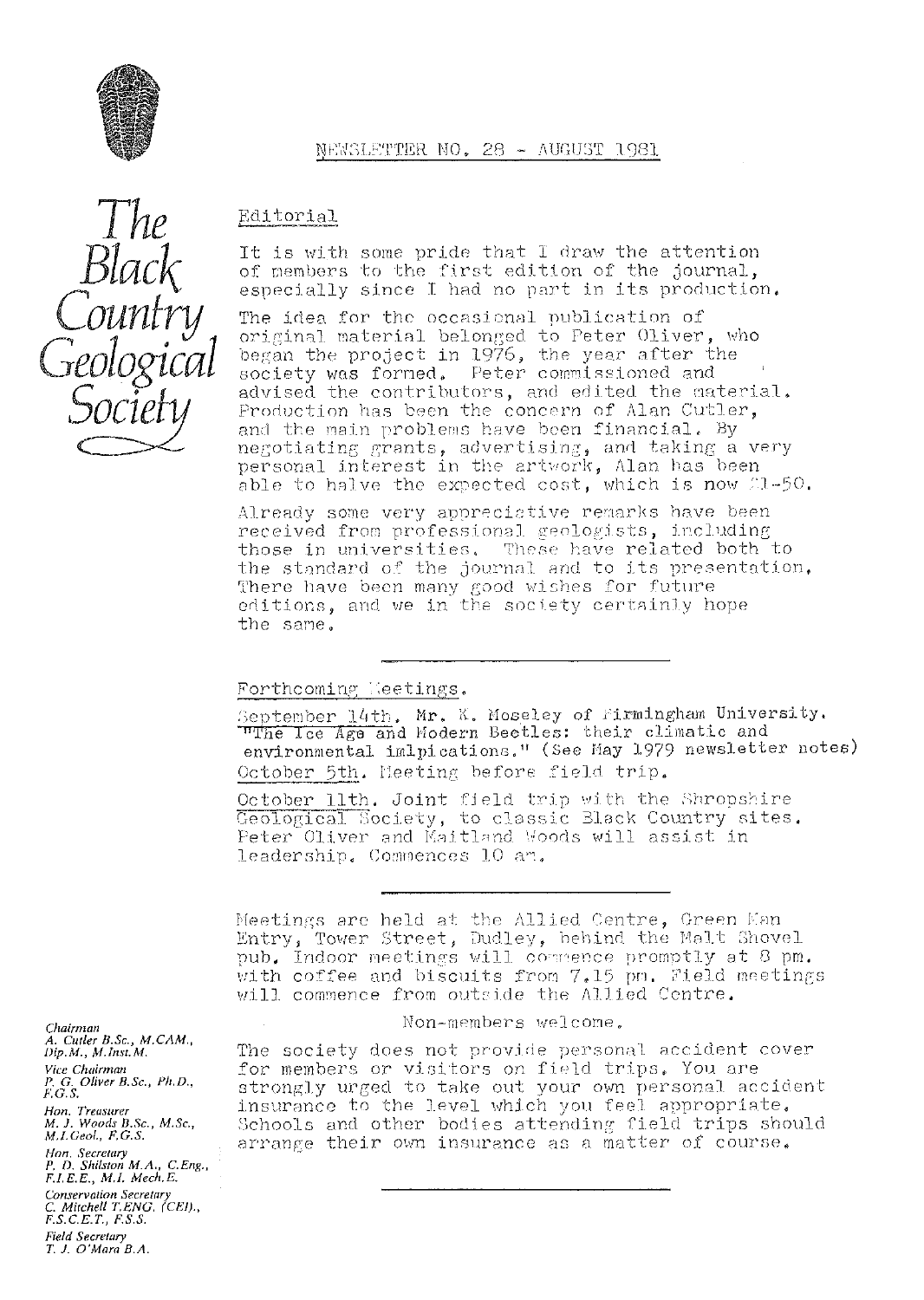Programme.

### November 7th Saturday.

A coach has been booked from the Allied Centre (correction) at 9.30 am. to the Geological Museum in London. Anyone wishing to visit the various museums or use the transport for Christmas shopping is asked to contact Anne Harrison, with the cost or £1 deposit. See booking form and Paul<br>Shilston's description. Adults 23 return. Children 12-18 £2 return. Small children free. Return from the museum only at 6 pm. arriving Dudley 9.30<br>pm. The museum is near South Kensington tube station, and there is a subway to the<br>museums from within the tube station.

November 20th Friday.<br>Social Evening. Canal trip<br>through Dudley tunnel by night, with buffet supper. See details on separate sheet, and booking<br>form. Cost £2.50. Tickets from<br>Paul Shilston.

December 7th.<br>Lecture by Professor Hawkes, on the Geology of Antactica.

Geological Guided Walks. See the two previous newsletters. Cotwall End - Sept. 13th. Doulton's Claypit Sept.6th. Wrens Nest -  $\overline{\text{Aug,16th,Set}}$ . 20th. Helpers to act as crowd stewards on Aug. 16th at Wrens Nest would be very welcome

Welcome to new members.

Mrs. J. Meakin - Sutton Coldfield. Mrs. J. Williams - Sutton Coldfield.

Geological Museum of London. Exhibition Road, South Kensington, London, SW7. For the visit it is planned to<br>stop in Oxford St. Marble Arch, and<br>elsewhere in the East End as nembers wish, but to pick up only from in front of the geological museum at  $6 \text{ pm}$ . Other adjacent museums are:-The Science Museum, The Victoria and Albert Museum,<br>The Natural History Museum(it is their centenary year).<br>Entrance to all museums is free,<br>and the bookshop at the geological museum is excellent. The geological museum has displays on three floors, and provides a wide range of displays of earth science topics. Ground Floor. This has several permanent exhibitions. "Story of the<br>Barth" outlines the 5000 million<br>years history of our planet, from<br>its cosmic origins to the present day. It has four main sections -<br>the Earth in space, the Earth's interior and crust, geological processes and geological time. "Britain before Man" provides a general stratigraphical history of Britain. There are large rock specimens, dioramas, models, paintings, photographs, and detailed text panels. "British Possils" provides a comprehensive display of fossils arouned under types and also under geological periods.<br>There is a display of gens and<br>ornamental stones on the ground floor. First Floor. Geological displays of each region of Britain, with rock specimens, maps, photographs, relief models and dioramas. Second Floor. Here is the world's<br>largest display of ores and minerals, and exhibits of building stones, oil and coal, mining minerals and a model of Stonehenge. There is usually a free film show<br>at 2.30.

 $P.S.$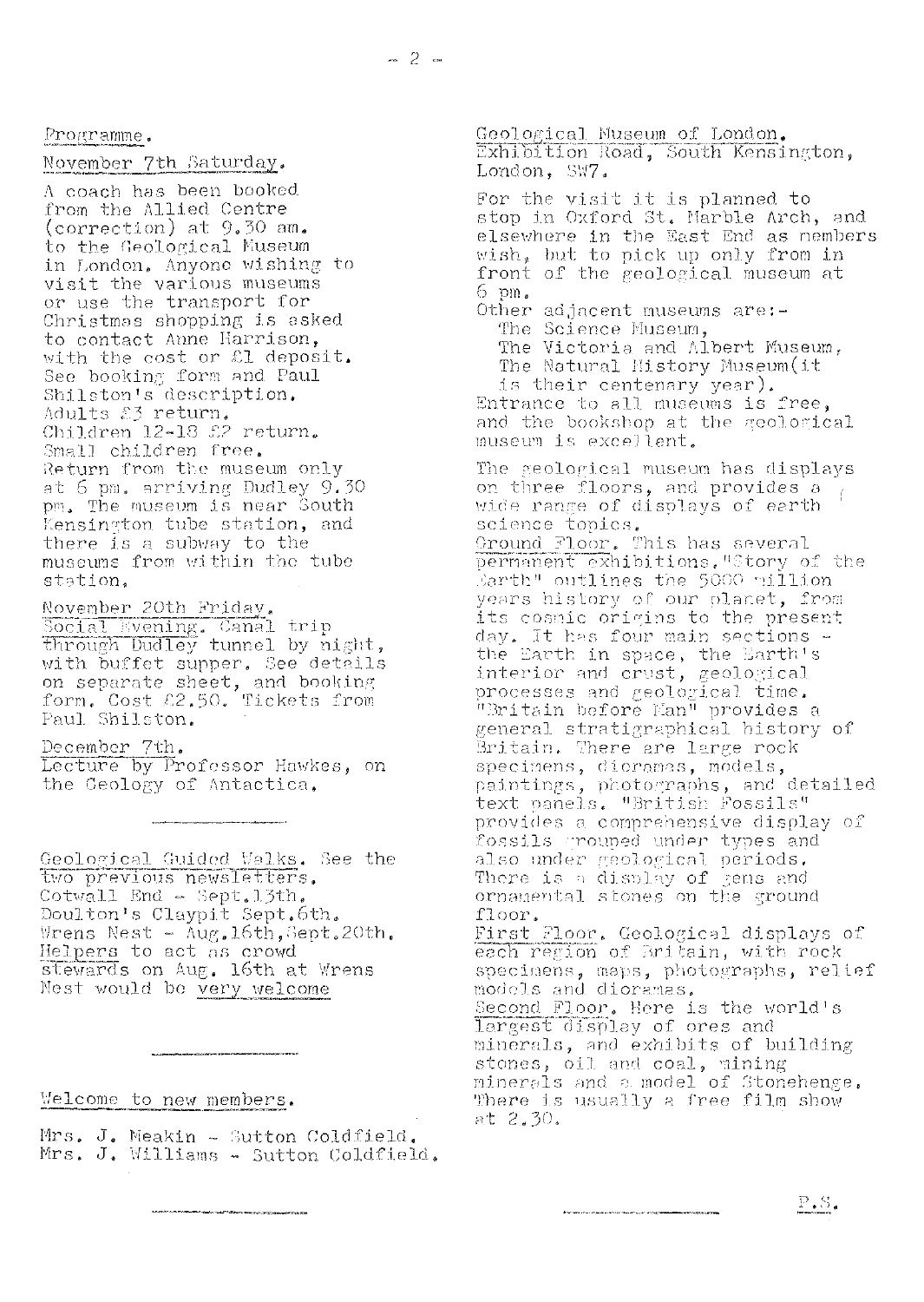# Field Trip to Anglesey.<br>May 15th - 17th.

Leader Dr. D.E. Bates of the University of Wales, Aberystwyth.

Saturday morning was spent studying the rocks in the north of the island. Here the rocks of the Precambrian Mona Complex are steeply faulted against the overlying Ordovician. On the way we were shown how to distinguish glacial striations from marks made by farm vehicles! Along one fault line at Porth Ogo'r Geifr we examined the Gaddr gneiss which has reverted to a lower metamorphic grade and become chloritic. The gneiss may not be

basement but a more metamorphosed component of the bedded series. On a minor thrust fault further north (295930) we had an exceptionally good view of en echelon sigmoidal tension cracks.

295931 is the type locality for the Carmel Head thrust. Here we saw the green schist thrust over the blue grey Crdovician shales. We examined the Gwna melange formation, which consisted of fragments of linestone, quartzite and pillow lavas in a matrix of green schist or slate. Presumably these fragments have slipped down a submarine slope.

At Porth Yr Ebol we saw a window hrough the thrust to the Ordovician rocks below which were signs of earth movements, possibly caused by the faulting.

Dr.Bates helped us to see how the stratigraphy and structure of the Precambrian have been re-interpreted and the bedded sequence inverted, compared with that described by Greenly in 1919.

The afternoon was spent on the north coast among the younger Precambrian, notably the Gwna melange. From Cemaes Bay eastwards many of the included pebbles were angular and lens like and different horizons had different inclusions. Enormous blocks of limestone were involved. Mas there a landslip of a mass of sedimentary limestone in muddy suspension?

Within the limestone blocks were stromatolites, structures created by blue green algae which<br>suggest a late Precambrian date.

From Llanbadrig church we viewed much of the faulted cliff to the east. Above the Gwna mélange lie unconformable Ordovician conglomerates and graptolitic shales. Copper mineralisation was discovered at some risk to life and limb.

Sunday morning was spent on Parys mountain, an isoclinal syncline trending FME-MSW and pitching NNW. The sequence is<br>of Ordovician shales, volcanic clastic felsite, chloritic chert and Silurian blue grey shales. It has been worked, both in mines and opencast, since Roman times. We concluded our visit by watching men drill from the outer beds in the north, and retrieve the cores. The ore is presumably associated with volcanic activity, but the overlying Silurian is also mineralised, Me examined each rock type in turn. Silurian graptolites were found and plenty of pyrite. One striking outcrop<br>of silicious sinter may mark the site of a volcanic fumarole.

The last session was spent studying the Old Red Sandstone and Carboniferous rocks of Lligwy Bay. The O.R.S. is interpreted by Allen as the product of a meandering river in a mountain flanked valley. A cyclothem occurs comprising coarse material succeeded by siltstone, passing upwards into beds containing calcareous<br>nodules. Such limestone nodules are found in the soils of semi-arid climates at the present time, as a result of capillary action as the soil dries out. Upwards the sequence became finer and thin sandstones were interpreted as flood inputs, with muderacks indicating phases of dessication.

We concluded by studying the Carboniferous sandstones and limestones. The geology remained problematic to the end.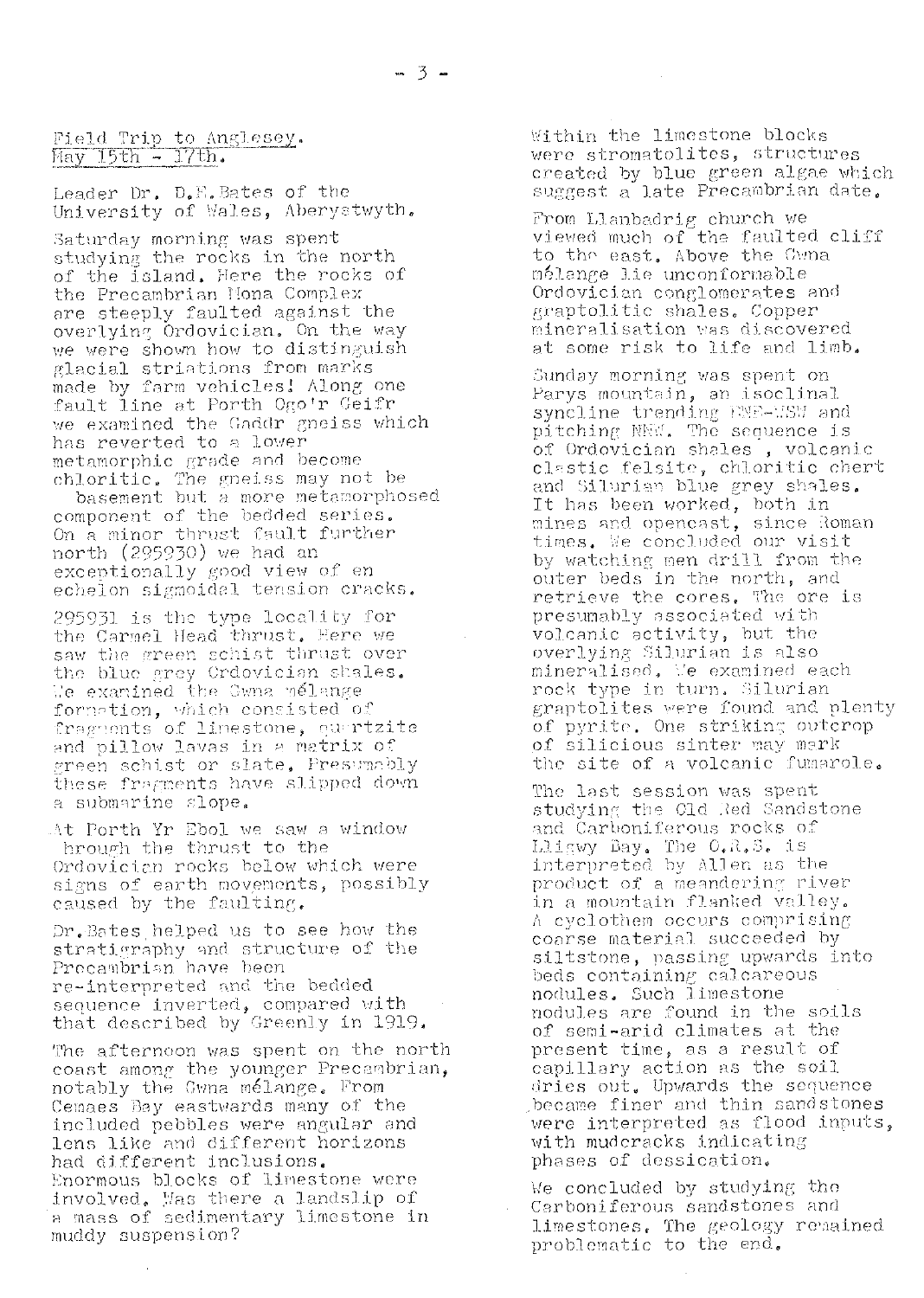one limestone block surrounded. by conglomerates was interpreted as a sea stack. The Lligwy Bay "disturbance" was attributed. after much confusion on our part, to cavern collapse as a result of an emergent episode.

Cr, B**<sup>a</sup>** tes **provided** us with a most stimulating and mind**stretching** weekend, and the society must be most grateful to him for giving up so much time, preparing handouts so carefully, and answering our questions with such patience. It was the most interesting weekend I have spent in a long<br>time. K.A.

Members' Evening May 18th.

Igneous Peatures in Iceland and the Canary Islands

As **one** of **the** <sup>i</sup> tems on members evening, Paul Shilston showed some evening, radi bhitston showe<br>holiday slides of geological interest, **with** a commentary,

**Iceland** and the Canary islands are both volcanic in origin, but differ significantly. The Canary Islands are sea floor volcanoes, but Iceland is on the Mid-Atlantic Ridge and has been formed by fissure eruptions as the ridge continually opens and provides new **material.**

The first group of slides were of the Canary Islands and showed the Island of **Teneriffe** with its central volcano Pico de Teide ( J7J8n1.) . The **crater** can he entered, although it is still warm and contains sulphorous vents. Aides showed the crater, and. **also** lava flows and. ash Layers in the vicinity,,

The Island of La Palma has the recently active volcanoes of Sar ,^ ntoni.o( **<sup>e</sup>** rupted 1677) and Teiaeguia (erupted 1971) Also it has La Caidero which is 7km, in diameter, with its wall 1500m. high.

 $\bar{z}$ 

A caldera is similar in shape but is on a much larger scale, **and is** a collapse **feature** representing the whole base of the original volcano. After the oruption, the ejected material may leave a void under the volcano, and the resulting subsidence forms the caldera.

The slides of Iceland showed a number of interesting features including hot spring **pools,** steam vents and boiling mud pools. There was also an nud pools, inere was aisc<br>area of rhyolite hills, a **fairly** rare ocgnr'ence, Chyoli to *i*s a very acid rock and is<br>is a very acid rock and is t herefore **5C0U5 so** it does not flow far from the parent volcano, in contrast to basalt which flows freely over long distances.

The final slide showed an area  $1$  most exactly on the  $1$ id-Atlantic Ridge, with hills and lakes aligned on the SU-UE axis of **the** ri dge. Then this picture was taken in 1969 the study of plate tectonics had hardly been developed. A return visit to Iceland armed with today's knowledge would be really knowreage<br>worthwhile

 $P_{\bullet} S_{\bullet}$ 

Field Trip to the Cots'olds. June 14th. 1981 Leader, Hr. David Walker of Birningham Museum.

This trip was very well attended by members who met at Coaley Peak picnic area south of Stroud, at noon, Before the official start, some members examined a tumulus dated 2500 **A.Q.** which *<sup>w</sup>* as in e *xc* ellent condition, our leader then explained the basic geology of the area, using the view across the Vale of Berkley and along the Cotswold scarp. **T**he hills **are of** Inferior Oolite (Middle Jurassic) age, formed in warm seas by material washed down rivers from a land are **<sup>a</sup>** which <sup>p</sup> robably lay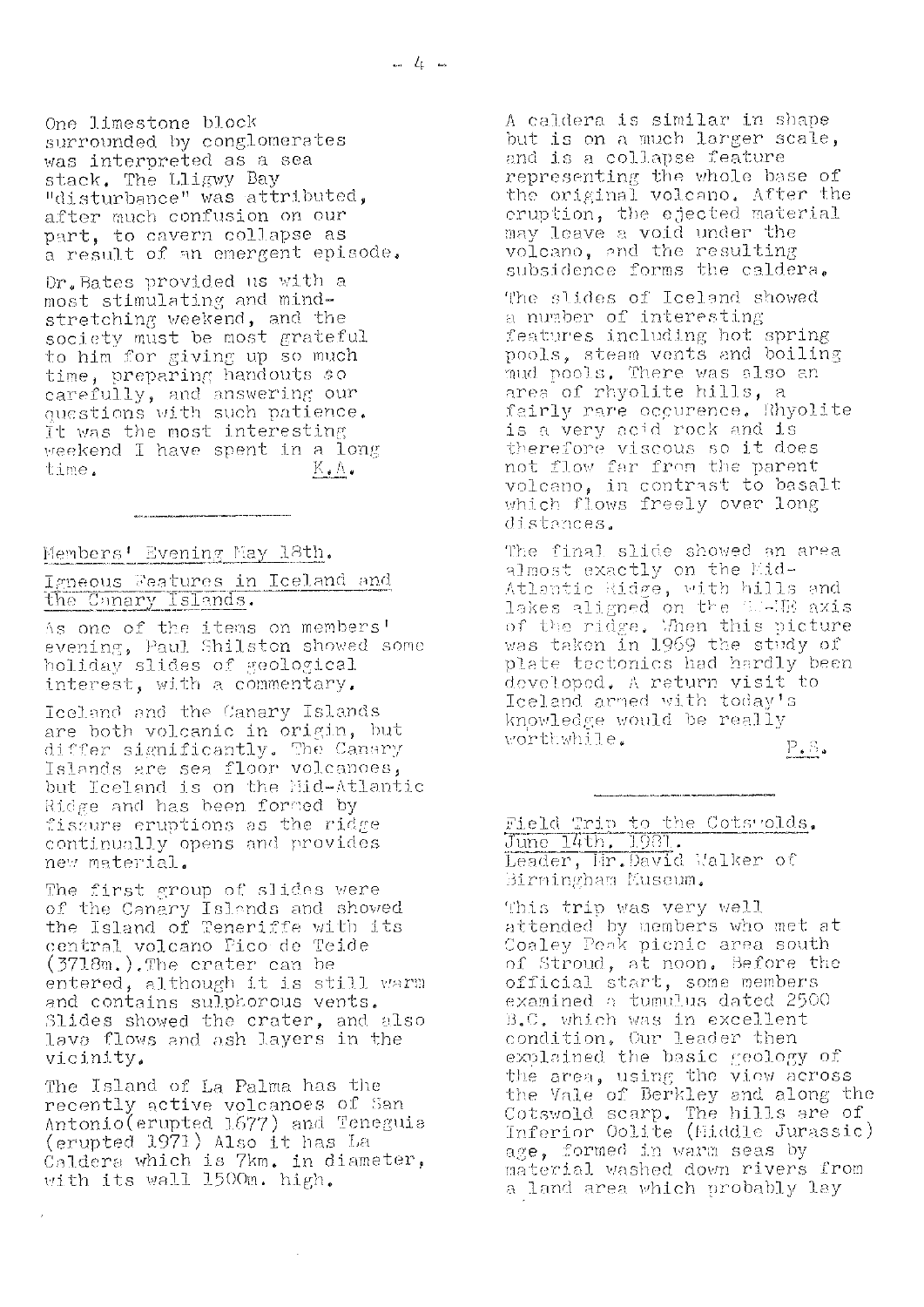where Wales is today. Below the Oolite limestones occur layers of Lias clay up to 300 feet thick, and these<br>deposits occupy the lower levels and valley bottoms. Mr. Walker commented that this area saw one of the earliest colonisations by man in prehistoric times. They dwelt<br>on the hills safe from the forests in the valleys below.<br>Soil creep ridges on the hill opposite had been accentuated by the movement of sheep.

We then proceeded north to Selsley Common. Here in Leigh's quarry the succession showed

its overlying the Upper and<br>Lower Freestones of the Lower Inferior Oolite. It was the freestone which was sought after for building, tiling and stone wall construction. There was a noticeable difference between the dark grit beds and the cream coloured freestones, and the junction of the two types was also marked by an erosion surface with oysters and burrowing features. This represents a period of submarine erosion, one of several, which at this site cuts out completely<br>the whole of the Middle Inferior Oolite. Most members found fossils, chiefly brachiopods and valves, and the burrows were seen on fallen blocks.

We then crossed the top of Selsley Common, looking often to the west below. Selsley Common quarry (828032) displayed similar beds to Leigh's quarry so we took the opportunity of looking across the valley to Stroud. We could see how the rivers had formed the valleys and could follow present river courses by means of the accompanying vegetation.

We made our way back to the cars noting hummocks and hollows due to previous quarrying. Most people sat in the grass in brilliant sunshine for lunch.

Across the valley to the east we visited a quarry on Rodborough Common made famous by the geologist Lycett. The Trigonia Grit and Upper Freestone were exposed. Rock faces and scree slopes were eagerly examined for fossils, many<br>of which were found. On the way to Minchinhampton it was explained how the rain water soaks through the limestones and is thrown out by the Lias clay as springs. We examined a memorial in the freestone which showed current bedding.

It was with relief that we located on ice-cream van, and we returned slowly to the cars with the hot sun having taken its toll. Hearty thanks were given to David Walker for leading such an interesting trip on a glorious day.  $P_{\bullet}K_{\bullet}$ 

Summary of Research Project - Part 1.

## by Hargaret Oliver.

### Preliminary Problems of Soil

### Classification in the Wyre Forest

This project was undertaken for a Qualifying M.Sc. as a part way<br>stage to a Fh.D. The work was started in October 1977 on a part time basis and completed in November 1980. It was examined in December 1980 by Dr. Richard Webster, a leader in the field of statistical analysis of soil information.

The subject of classification is a controversial one in many disciplines and no less so in pedology, the study of soil. Soil as a natural body has been traditionally studied by attempting to develop "natural" or general purpose classifications, as can be seen in the work of the National Soil Surveys throughout the world. Such classifications have been greatly influenced by the Aristotelian concept of natural classification

 $\mathcal{A}$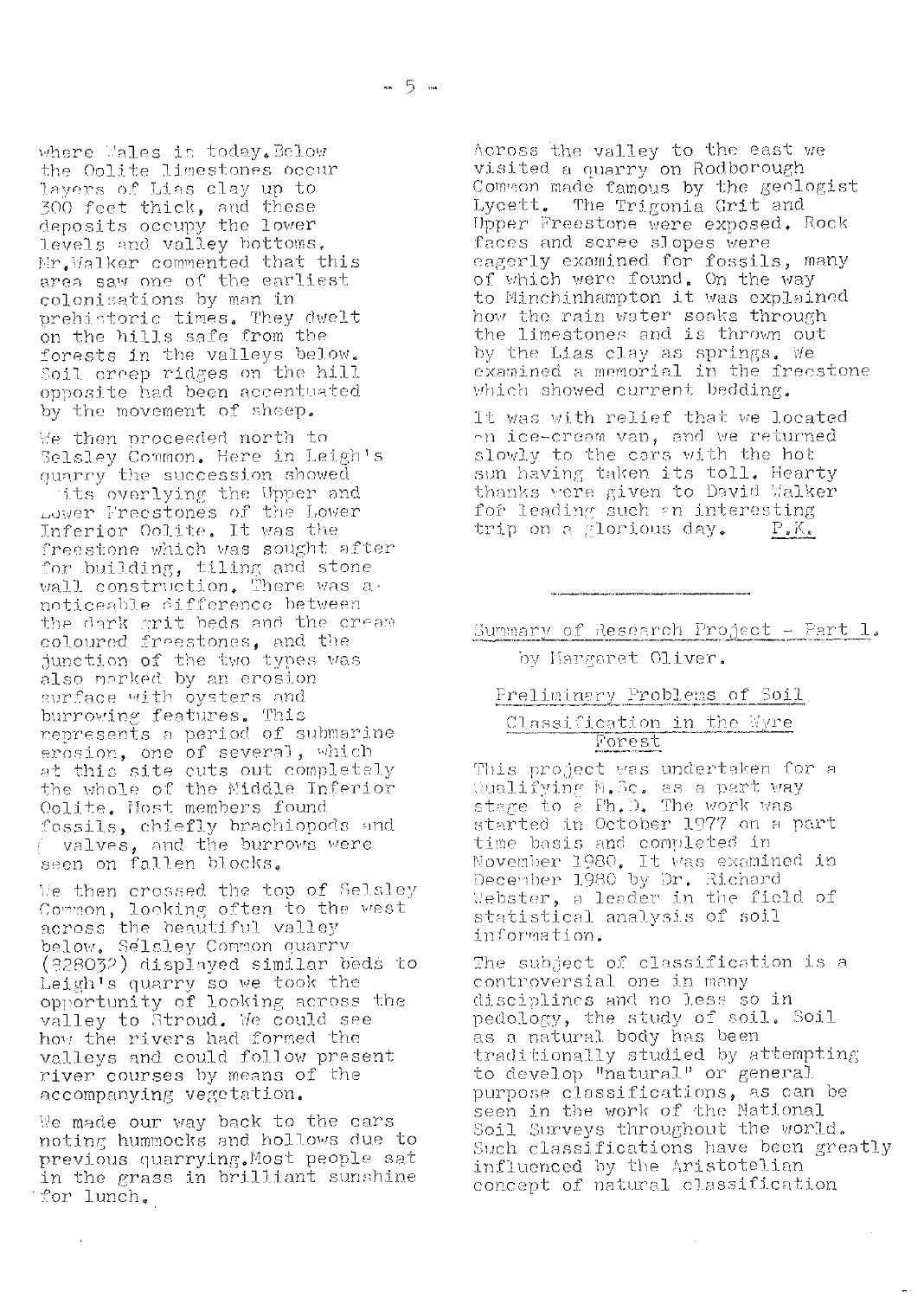based on the successive subdivision of the population under study, using a few differentiating criteria selected to portray the population's "essential" nature. Such an approach assumes that natural groups exist and that they can be defined by a few characteristics. It was more appropriate for the classification of plants and<br>animals because of their common ancestry, than for soil which has no common ancestry since it can form on a variety of parent materials.

Most early soil classifications used factors such as climate, vegetation and geology to subdivide the soil cover, and the groups produced were so general as to be of little use<br>at the local level. Hore recent classifications such as the U.S.A.'s 7th. approximation and Avery's British system use soil characteristics themselves as a basis for differentiating groups. However the Aristotelian concepts still have a strong influence on the structure of the classification. There is a heavy dependence on a few differentiating characteristics and on soil environment relationships which have as yet not been proved to be consistent.

An alternative approach to classification, based on the ideas of the 18th century botanist Adauson, is that grouping should depend on the overall similarity between<br>individuals, and that no<br>preconceived assumptions should be made as to the importance of differentiating characteristics. The assessment of overall similarity requires the consideration of a large number of characteristics simultaneously. These objectives were unattainable at the time of proposal because of the difficulties of handling and

comparing large numbers of characteristics simultaneously. These concepts have been adapted in the formulation of numerical methods of classification, and made possible with high speed computing facilities.

A numerical approach fulfilled the requirements of this study because it avoided preconceived idess as to the nature of soil to be expected, and the<br>dependence on a few differentiating characteristics, since a large number can be handled simultaneously, and the many statistical techniques enable the soil data to be examined from different aspects. For instance, classification, whether traditional or numerical assumes that soil profiles can be grouped, whereas another set of techniques known under the general name of ordination can handle a continuously varying medium with<br>no need to recognise croups. Ordination enables the relationships between individuals to be extressed graphically indicating the nature of variation in the population relative to a few major axes. It is capable of revealing the presence<br>of groups, if they exist, as<br>clusters of points on the graphs. Classification cannot indicate the relationships between each individual, it merely provides generalisations about the individuals in each group. It way decided that classification and ordination should be used in a complementary way in order to obtain the fullest possible analysis of the data.

The study examined the soil in an area of approximately 6 sq.km. in the eastern part of the Wyre Forest, where the soil is relatively undisturbed, and where there is a variety of relief and the predominance of one geological formation giving rise to two parkedly different parent materials.<br>The area occupies part of a plateau dissected by post-glacial drainage associated with the deepening and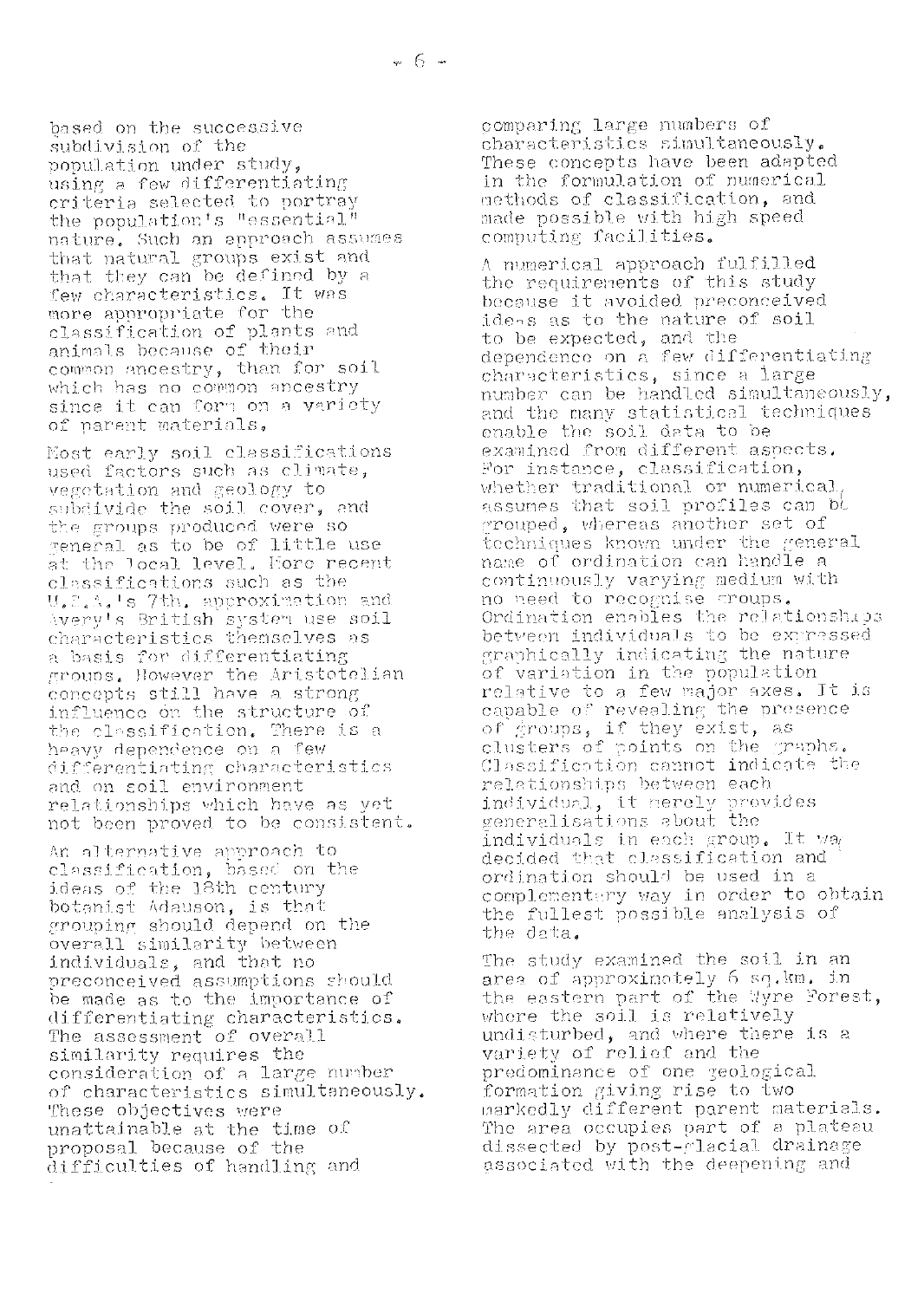development of the Severn Valley. Dowles Brook, the main stream running W-E<br>across Wyre Forest, has<br>incised 100m. below the present surface and there are river terraces along its valley which correspond with those along the Severn Valley. The main geological formation in the study area is the Old<br>Hill Marl of the Middle Coal<br>Measures, Its lithology is<br>complex resulting from its deposition under varying deltaic conditions which have given rise to current bedding, a rapid variation in grain size and impersistent eds. The Old Hill Marl has two very different components, the Etruria Marl composed of red, purple and mottled clays, and the "espley" sandstones, bands of impersistent sandstone which can vary from a coarse grit to a fine micaceous sandstone.  $\Gamma_{\rm{c}}$  ,  $\Gamma_{\rm{c}}$ 

(to be continued)

.<br>1980 - Andrea Andrew Marian am Filipini e Trescours anno 1990 ann an Carlos ann an Carlos ann an Carlos ann a

# Survey of Nature Conservation Sites.

Since the last newsletter, the Urban Wildlife Group has been b-ordinating a survey of known sites of importance or potential importance for nature conservation in the county. The survey is being undertaken during the summer by several<br>societies including BCCS. We<br>have been allocated 4 sites, Dudley Castle Hill, Barrow Hill, Beacon Hill, and Bluebell Park Dudley. There is still time for members to join in on Beacon<br>Hill on August 16th, (Meet at Allied Centre 10 am, ) Bluebell<br>Park and Castle Hill will be surveyed on August 9th. and Barrow Hill is completed. Surveys finish before lunch. No special experience is needed.

Geology Courses this Winter.

- 1. Origin of Mineral Deposits. Rob Ixer, Central Library, Dudley. 20 meetings, fee £12.00. Wednesdays from Oct. 7th. (This course will please many members who enjoyed the shorter one last year - further details from Hon. Sec. and Editor.)
- 2. Geology A-level. Bilston College of Further Education, Westfield Rd.<br>Thurs.6.30 - 9 pm.Details from College.
- 3. Sutton College of Further Education. Lichfield Rd. Throl Sep.7,8,9. Tues. A-Level 7-9pm. Thurs. 0-level 7-9pm.
- 4. History of Life on Earth.<br>Geol.Dept. Birmingham University. £7. 10 meetings. Thurs.7.30pm.from Oct.1.
- 5. Evolution of Landforms. Birmingham, Winterbourne. Wed. 7.30pm.from Sept.30.
- 6. Peak Nat. Park Study Centre.<br>Losehill Hall, Castleton, Derbyshire. a) Rocks, Linerals and Possils.<br>Cct.23-25. 339.50.<br>b) Caves of Peak. Nov. 13-15. 840.

Committee Dates. Ceneral:-Sept.7th, Nov. 9th.

Conservation: - Sept. 28th, Nov. 23rd.

Editor, Sheila Pitts, 4 Siskin Rd.Pedmore, Stourbridge, W. Lidlands.